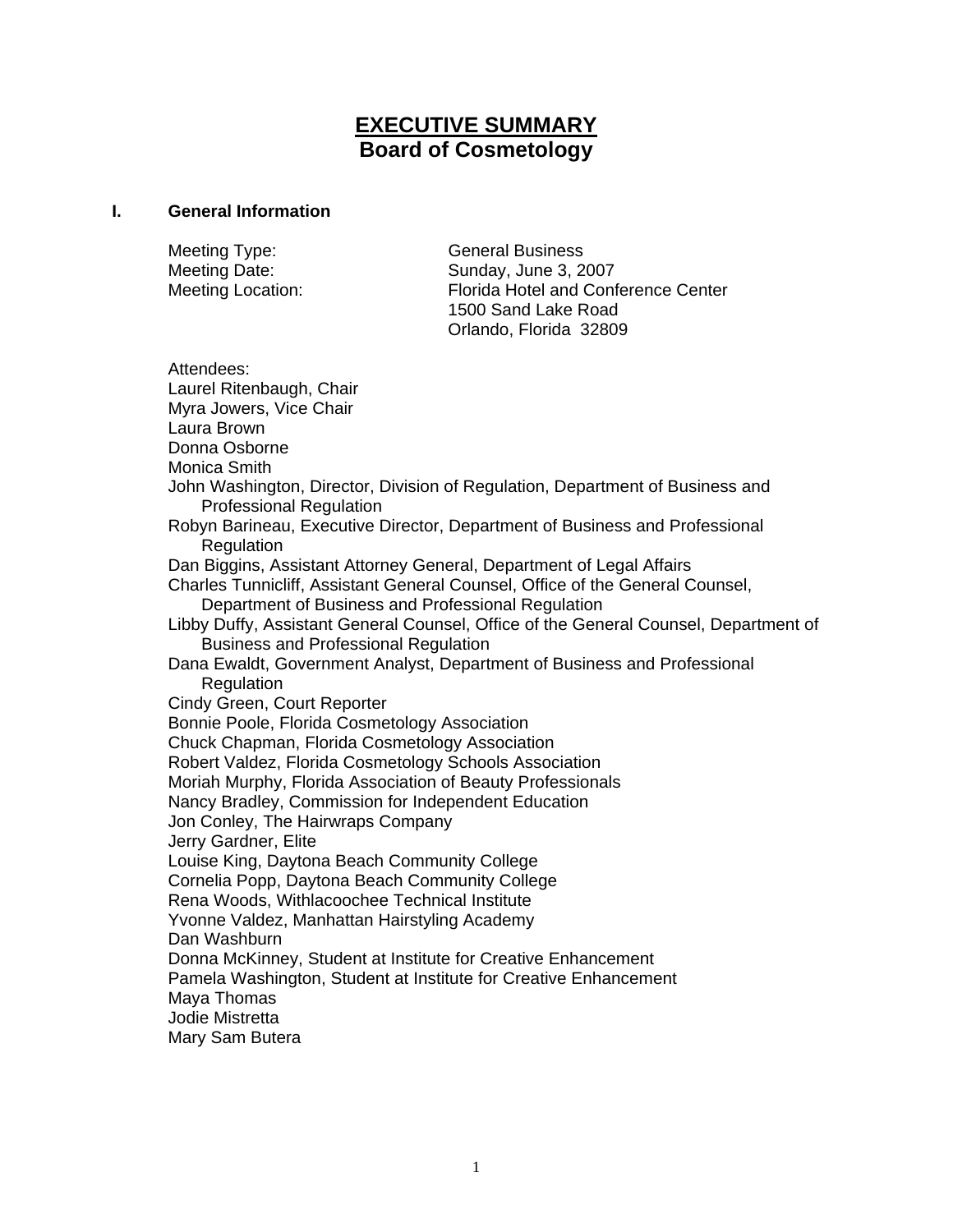#### **II. Major Issues/Actions**

• Mr. John Washington, Director, Division of Regulation, addressed the board regarding the salon inspection program. He indicated that the Division of Regulation currently has 16 inspectors to conduct all salon, barbershop and veterinary establishment inspections. He added that 90 percent of all establishments are compliant with all law and rule requirements when inspected. Director Washington asked the board to consider allowing biannual inspections of salons to allow the Division of Regulation to focus, through a reinspection process, on those salons that violate board law and rules. He ensured the board that all salons would be inspected at least once every two years. The board was amenable to Director Washington's proposal and agreed that this plan would be an incentive for compliance by all salons. The board voted to amend Rule 61G5-20.003, Florida Administrative Code, as follows, and asked Mr. Dan Biggins, Assistant Attorney General, to proceed with rulemaking:

"The Department of Business and Professional Regulation shall cause an inspection of all proposed salons to determine if all the requirements have been met. Each licensed salon shall be inspected at least biennially by the Department. No person shall, for any reason intentionally, or directly inhibit an authorized representative of the Department from performing said inspections."

- Ms. Maya Thomas addressed the board regarding the original intent of the hair braiding law. She indicated that the hair braiding definition should also include the allowance to braid manufactured materials. Chair Laurel Ritenbaugh informed Ms. Thomas that when manufactured materials are braided into an individual's hair, often other cosmetology services must be performed such as cutting and trimming and for this reason, only a cosmetologist is allowed to braid manufactured materials. Ms. Thomas also informed the board that individuals are advertising as hair braiding schools and only the Commission for Independent Education can license a school. Mr. Biggins informed Ms. Thomas that the board approves hair braiding providers and courses, and he suggested she seek private counsel or counsel from the Commission for Independent Education in this matter.
- The board agreed to reconsider disciplinary case no. 2006.014047 against Ms. Shalita Parks. A final order was issued against Ms. Parks on February 14, 2007, which imposed a fine of \$500, costs of \$298.20, restitution of \$1,840.00, and revocation of her cosmetology license. After discussion by the board, the board agreed that the original imposed discipline would remain in full force and effect.
- After presenting 41 disciplinary cases for the board's consideration, Mr. Charles Tunnicliff, Assistant General Counsel, provided his Prosecuting Attorney's Report and reported that as of June 1, 2007, there are 207 cosmetology cases in the legal section. Mr. Tunnicliff also introduced Ms. Libby Duffy, Assistant General Counsel, as the new attorney who will handle future cosmetology cases. He added that he intends to continue to assist with transitioning Ms. Duffy into her new role as the board's prosecutor.
- The board approved five hair braiding course applications and denied one hair braiding course application, approved three hair wrapping course applications, approved three body wrapping course applications and denied two body wrapping course applications, approved four initial HIV/AIDS courses, and denied two continuing education courses.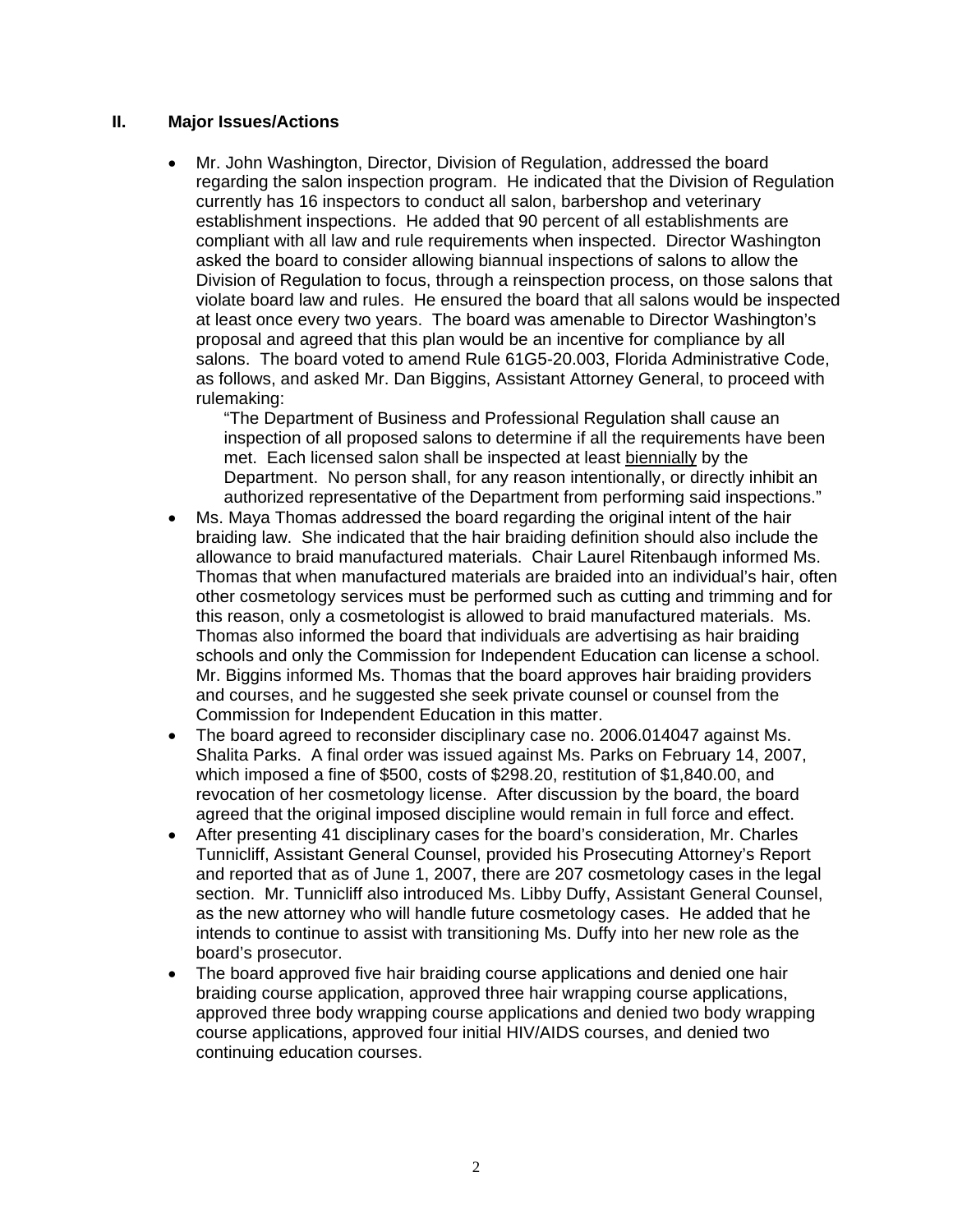- The board denied the request of Ms. Gloria Wiggins to grant her both a hair braiding and hair wrapping registration based on experience. They agreed that course requirements must be fulfilled in order to qualify for these registrations.
- Ms. Robyn Barineau, Executive Director, reported that as of December 31, 2006, the balances in their operating and unlicensed activity accounts were \$59,721 and \$354,939, respectively.
- The board asked Ms. Barineau to consult with the Bureau of Education and Testing to determine if a score report could be two pages long so that examination weaknesses could be reported to passing candidates on a separate page and could be detached by the candidate. The board also asked if examination strength/weakness information could somehow be obtained by a candidate online. The board asked Ms. Barineau to report her findings at the July board meeting as to the options available to provide private examination strength/weakness reports to candidates.
- Ms. Donna Osborne reported that although HB 117 and SB 920 passed through the 2007 Legislature, Governor Crist vetoed the legislation. The board expressed disappointment with the veto.
- The board asked that Vice Chair Myra Jowers, Executive Director Robyn Barineau, and board members Donna Osborne and Laura Brown, be approved to attend the National Interstate Council of State Boards of Cosmetology annual conference in Rapid City, South Dakota, from August 25-27, 2007.
- Ms. Barineau reminded all board members to file their Financial Disclosure forms with the Commission on Ethics by July 1, 2007, or they could face financial penalties for each day their forms are not received by the Commission. She also asked that all board members complete their reimbursements for travel and submit them to her office as soon as possible so that all current fiscal year expenses can be paid out of current year funds.
- The board previously reviewed a proposed salon flyer originally prepared by Vice Chair Laurel Ritenbaugh which includes information relating to sanitation tips for licensees and their customers, information relating to the proposed rule for sanitizing and sterilizing foot baths, and information encouraging individuals to file unlicensed activity complaints. The board would like to require salons to post this flyer and have inspectors distribute the flyer to salons for posting. Mr. Dan Biggins, Assistant Attorney General, will draft rule language to require salons to post the flyer with their most current inspection sheets. The board will further discuss the proposed flyer at the next board meeting.
- The board discussed a letter included in the agenda from Ms. Salome Macko regarding the definition of hair wrapping and the differences between manufactured hair and hair extensions. The board asked Mr. Biggins to respond to Ms. Macko's letter.
- The board discussed an email included in the agenda from Mr. Tom Fiala regarding photo-facials and intense pulse light therapy and which Board of Cosmetology licensees can perform these services. The board asked Mr. Biggins to respond to Mr. Fiala's email suggesting that he request a declaratory statement to address his questions.
- The board discussed an email included in the agenda from Ms. Tonya Moore regarding her concerns with the dangers involved with eyelash extensions. The board asked Ms. Barineau to respond to Ms. Moore thanking her for bringing her concerns to their attention.